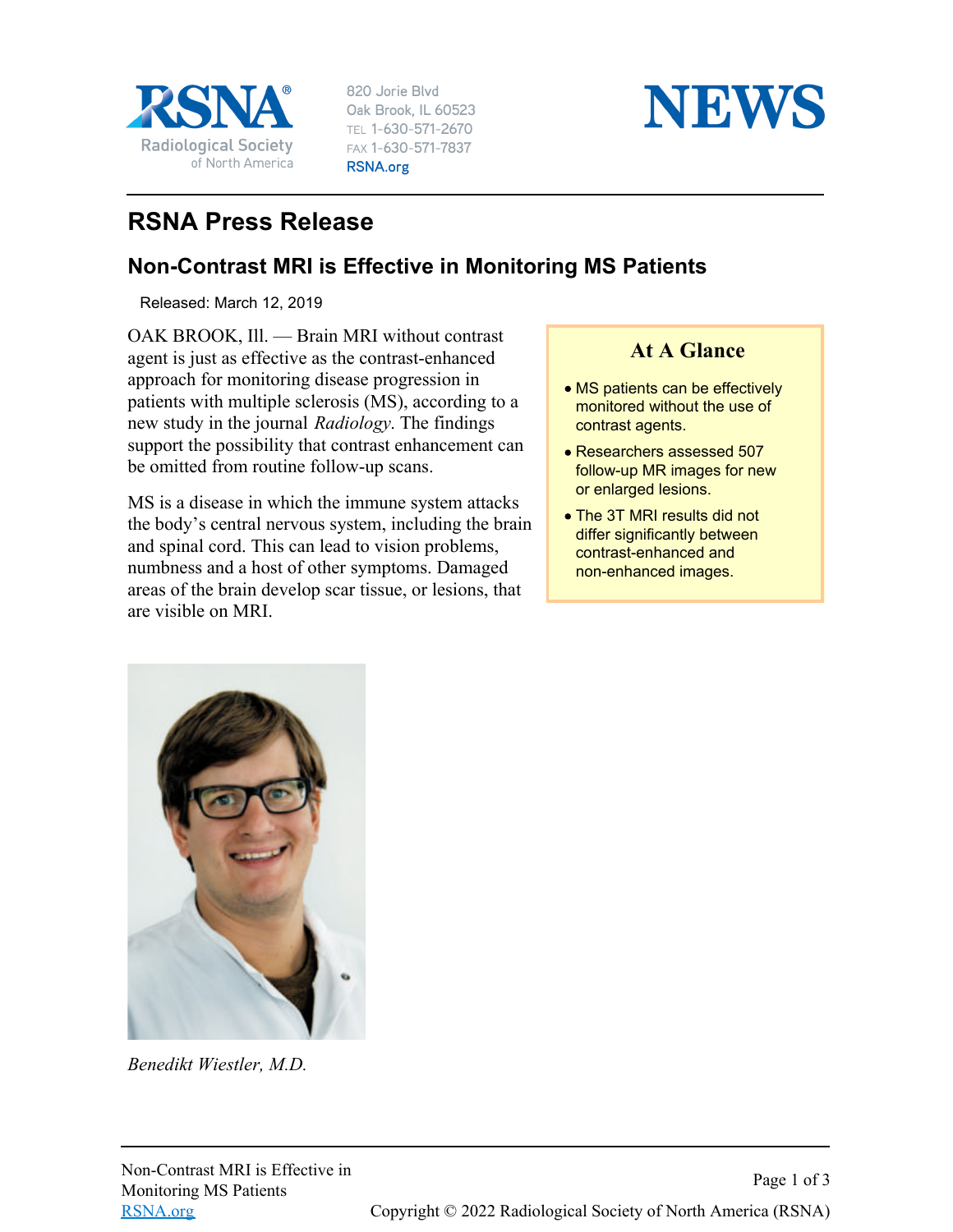MRI with the administration of gadolinium-based contrast material is widely considered obligatory for follow-up scans of patients with MS. Gadolinium, a heavy metal, enhances the images and helps provide important diagnostic information, but it leads to both prolonged scan times and increased costs. There is also evidence that some of the metal remains in the body after contrast administration, although the long-term clinical impact of these deposits is unclear.

"These factors warrant evaluation of strategies for reducing or omitting contrast agent, especially in MS patients who often accumulate a high number of MRI scans over their lifetimes," said study senior author Benedikt Wiestler, M.D., from the Technische Universität München in Munich, Germany.

Advances in non-contrast MRI image acquisition and post-processing technology, along with the increasing availability of powerful 3T MRI machines, have raised the possibility that non-enhanced scans could have a role in MS follow-up imaging.

To learn more, Dr. Wiestler and colleagues used MRI to assess new or enlarged lesions in 359 patients with MS. Of 507 follow-up scans, 264 showed interval progression, defined by as at least one new or unequivocally enlarged lesion on follow-up MRI scans. There were a total of 1,992 new or enlarged lesions. With 3T MRI, the assessment of interval progression did not differ significantly between the contrast-enhanced and non-enhanced images.

"In over 500 follow-up scans, we missed only four of 1,992 new or enlarged lesions," Dr. Wiestler said. "Importantly, we did not miss disease activity in the non-enhanced scans in a single follow-up scan."

Dr. Wiestler credited an image subtraction pipeline developed and researched at his facility for the powerful sensitivity of the non-contrast MRI in detecting newly occurring lesions. The approach combines 3-D MRI and subtraction techniques, which cancel out unchanged areas in the follow-up image, substantially improving visualization of new or enlarging white matter lesions.

This combination of 3-D sequences and subtraction techniques is key to improving sensitivity for detecting newly occurred lesions, Dr. Wiestler said.

"Several vendors have made tools for generating subtraction images commercially available," he said. "Implementing such tools into the routine clinical work flow will help to make the use of contrast agent dispensable in routine follow-up imaging of MS patients."

# # #

"Accuracy of Unenhanced MRI in the Detection of New Brain Lesions in Multiple Sclerosis." Collaborating with Dr. Wiestler were Paul Eichinger, M.D., Simon Schön, M.D., Viola Pongratz, M.D., Hanni Wiestler, M.D., Haike Zhang, Matthias Bussas, M.Sc., Muna-Miriam Hoshi, M.D., Jan Kirschke, M.D., Achim Berthele, M.D., Claus Zimmer, M.D., Bernhard Hemmer, M.D., and Mark Mühlau, M.D.

*Radiology* is edited by David A. Bluemke, M.D., Ph.D., University of Wisconsin School of Medicine and Public Health, Madison, Wis., and owned and published by the Radiological Society of North America, Inc. (*<https://pubs.rsna.org/journal/radiology>*)

RSNA is an association of over 53,400 radiologists, radiation oncologists, medical physicists and related scientists, promoting excellence in patient care and health care delivery through education, research and